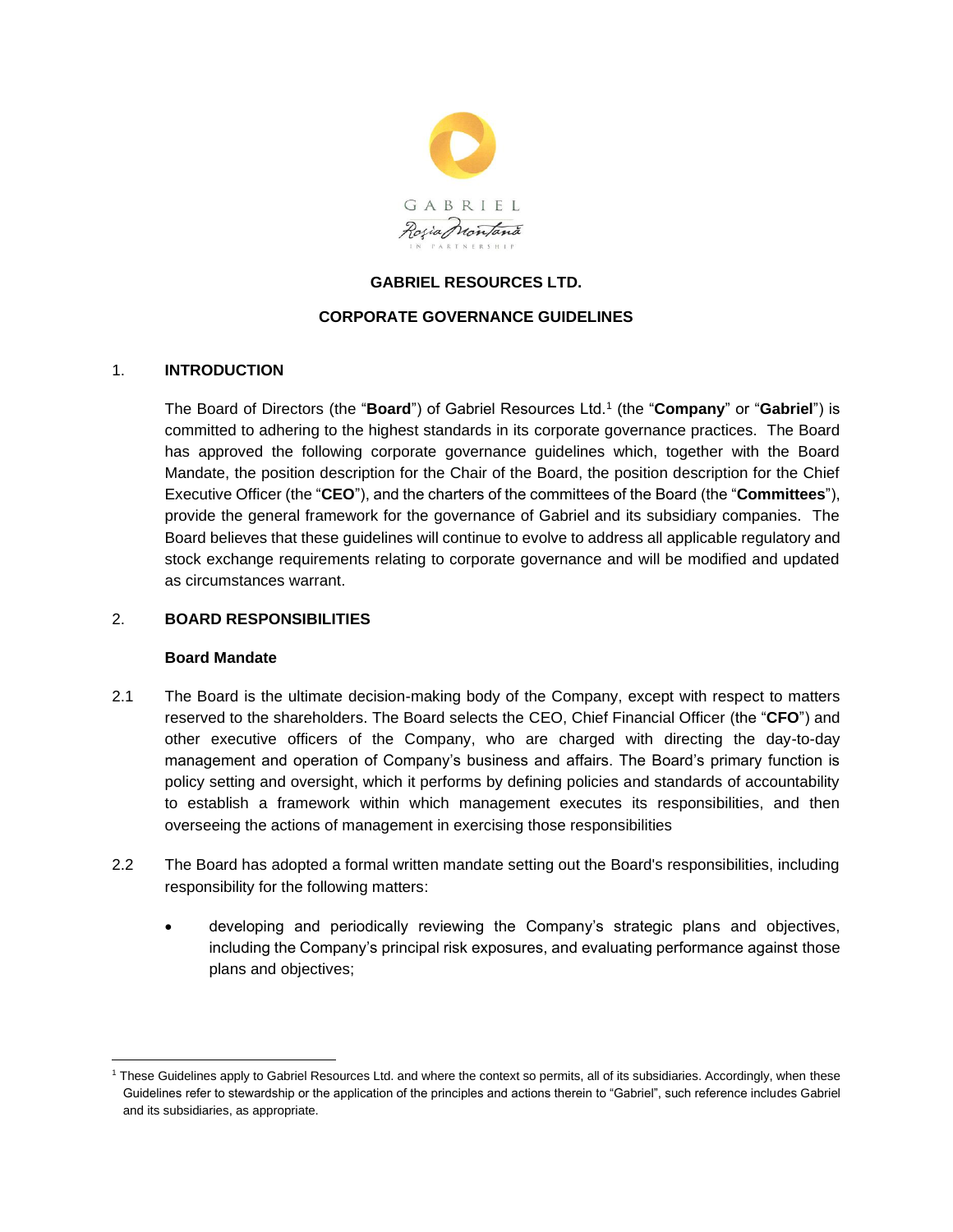- adopting budgets, authorizing material transactions and reviewing and approving financial results and related disclosures;
- establishing a corporate environment and adopting policies that promote timely and effective disclosure, fiscal accountability, high ethical standards, effective corporate governance and compliance with applicable laws and regulations;
- monitoring and ensuring the integrity of the internal controls and procedures within the Company and its financial reporting procedures.
- appointing the members of and overseeing any required or appropriate Committees of the Board established for the purpose of executing any delegated responsibilities.
- establishing the form and amount of compensation for management and directors, including adopting and administering compensation plans;
- selecting, removing, regularly evaluating and planning for the succession of the CEO and other members of executive management;
- reviewing corporate disclosure and communications; and
- adopting measures for receiving feedback from stakeholders.

### **Corporate Governance**

2.3 The Board has delegated responsibility to the Corporate Governance & Nominating Committee (the "**CG&N Committee**") for developing Gabriel's approach to corporate governance, including recommending modifications to these Corporate Governance Guidelines for consideration by the Board.

### 3. **BOARD ORGANIZATION & MEMBERSHIP**

### **Director Selection Criteria**

- 3.1 The CG&N Committee is responsible for assessing the need for, and the preferred experience and qualifications of directors, taking into consideration the independence, age, skills and experience required for the effective conduct of the Gabriel's business. To this end, the CG&N Committee is mandated to identify qualified candidates for nomination as directors and to make recommendations to the Board. Directors are also encouraged to identify potential candidates. A skills matrix is used by the CG&N Committee to identify the skills and experience required for nominees to the Board and recommendations are based upon character, integrity, judgment, business experience, record of achievement and any other skills or talents that would enhance the Board and overall management of the business and affairs of the Company.
- 3.2 The CG&N Committee is required under its charter to review the characteristics, qualities, skills and experience which form the criteria for candidates to be considered for nomination to the Board. The objective of this review is to maintain the composition of the Board in a way that provides, in the judgment of the Board, the best mix of skills and experience to provide for the overall stewardship of Gabriel.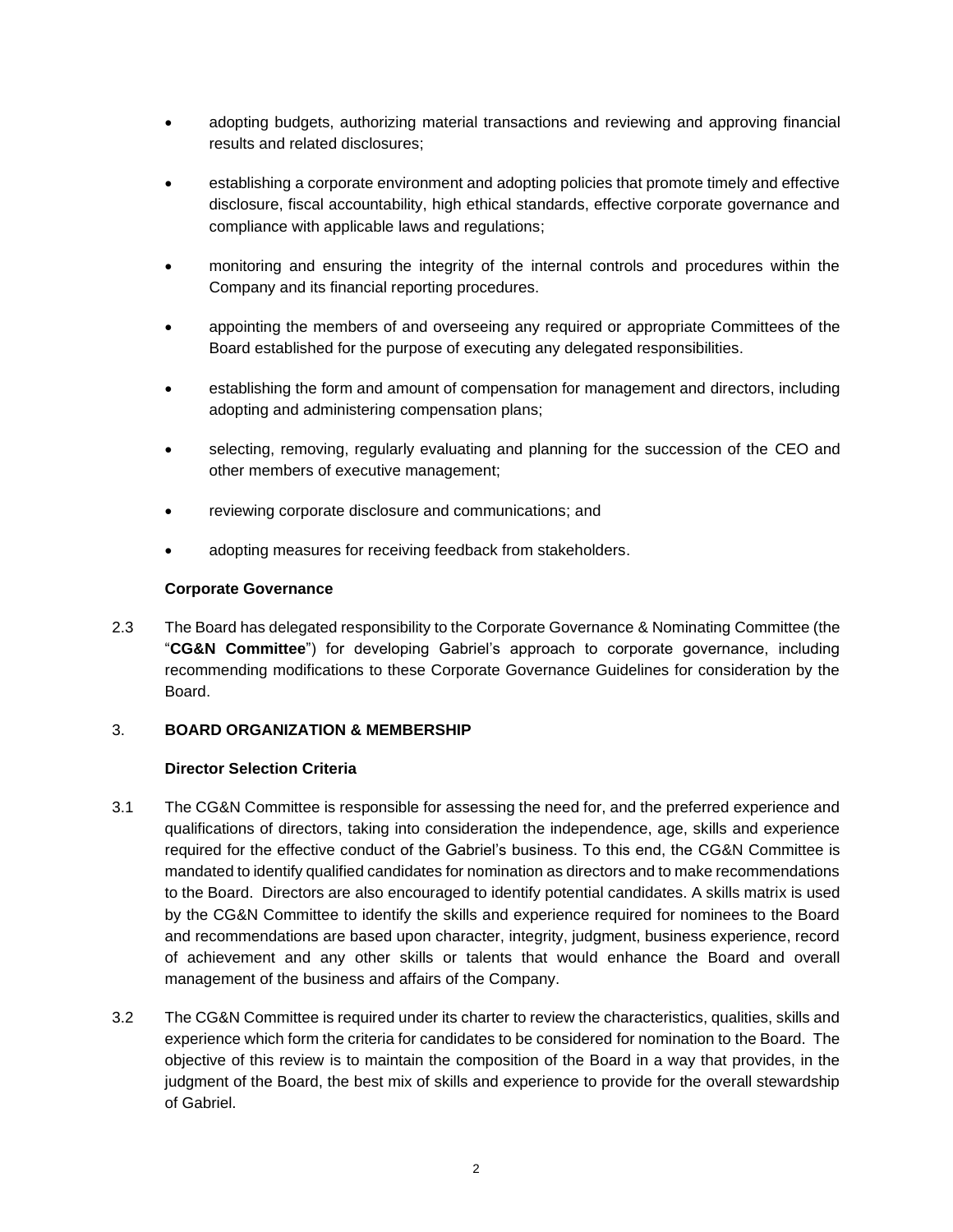- 3.3 All directors are required to possess fundamental qualities of intelligence, honesty, integrity, ethical behavior, fairness and responsibility and to be committed to representing the long-term interests of the Company and its shareholders. They must also have a genuine interest in Gabriel, the ability to be objective at all times about what is in the best interests of Gabriel, have independent opinions on all issues, be both willing and able to state them in a constructive manner, and be able to devote sufficient time to discharge their duties and responsibilities effectively.
- 3.4 The CG&N Committee values diversity of abilities, experience, perspective, education, gender, background, race and national origin. Recommendations concerning director nominees are based on merit and past performance as well as expected contribution to the Board's performance and, accordingly, diversity is taken into consideration. The CG&N Committee is mandated to identify qualified candidates for nomination as directors and to make recommendations to the Board. In furtherance of the Company's commitment to diversity, the CG&N Committee will balance these objectives with the need to identify and promote individuals who are reflective of diversity for nomination for election to the Board, in accordance with the Company's Diversity and Inclusion Policy.

### **Independence**

- 3.5 Each year the Board reviews and makes a determination on the independence of each director in light of all applicable securities laws, rules and regulations (including those of the stock exchange on which Gabriel's shares are then traded). The determination of independence of the directors will be publicly disclosed. In accordance with Policy 3.1 (sections 5.6 and 5.7) of the TSX Venture Exchange ("**Exchange**") Corporate Finance Manual, Gabriel will maintain a Board of not less than three (3) members, of which at least two (2) members will meet the criteria for independence established by applicable laws and the rules of any stock exchanges upon which the Company's securities are listed, including section 1.4 of National Instrument 52-110 - Audit Committees ("**NI 52-110**").
- 3.6 No director qualifies as independent unless the Board affirmatively determines that the director has no material relationship (either directly or as a partner, stockholder or officer of an organization that has a relationship with the Company) that would interfere with the exercise of independent judgment in carrying out the responsibilities of a director. In determining the independence of a director, the Board shall consider all facts and circumstances relevant to determining whether a director has any relationship that is material to the director's ability to be independent.

## **Board Size**

3.7 Subject to the limits set out in Gabriel's articles and by-laws and the applicable laws and the rules of any stock exchanges upon which the Company's securities are listed, the Board will determine its size with regard to the best interests of Gabriel. The Board believes that the size of the Board should be sufficient to provide a diversity of expertise and opinions and to allow effective committee organization, yet small enough to enable efficient meetings and decision-making and to maximize full Board attendance. On an annual basis, the CG&N Committee shall consider the size and composition of the Board and report to the full Board the results of its review and any recommendations for change.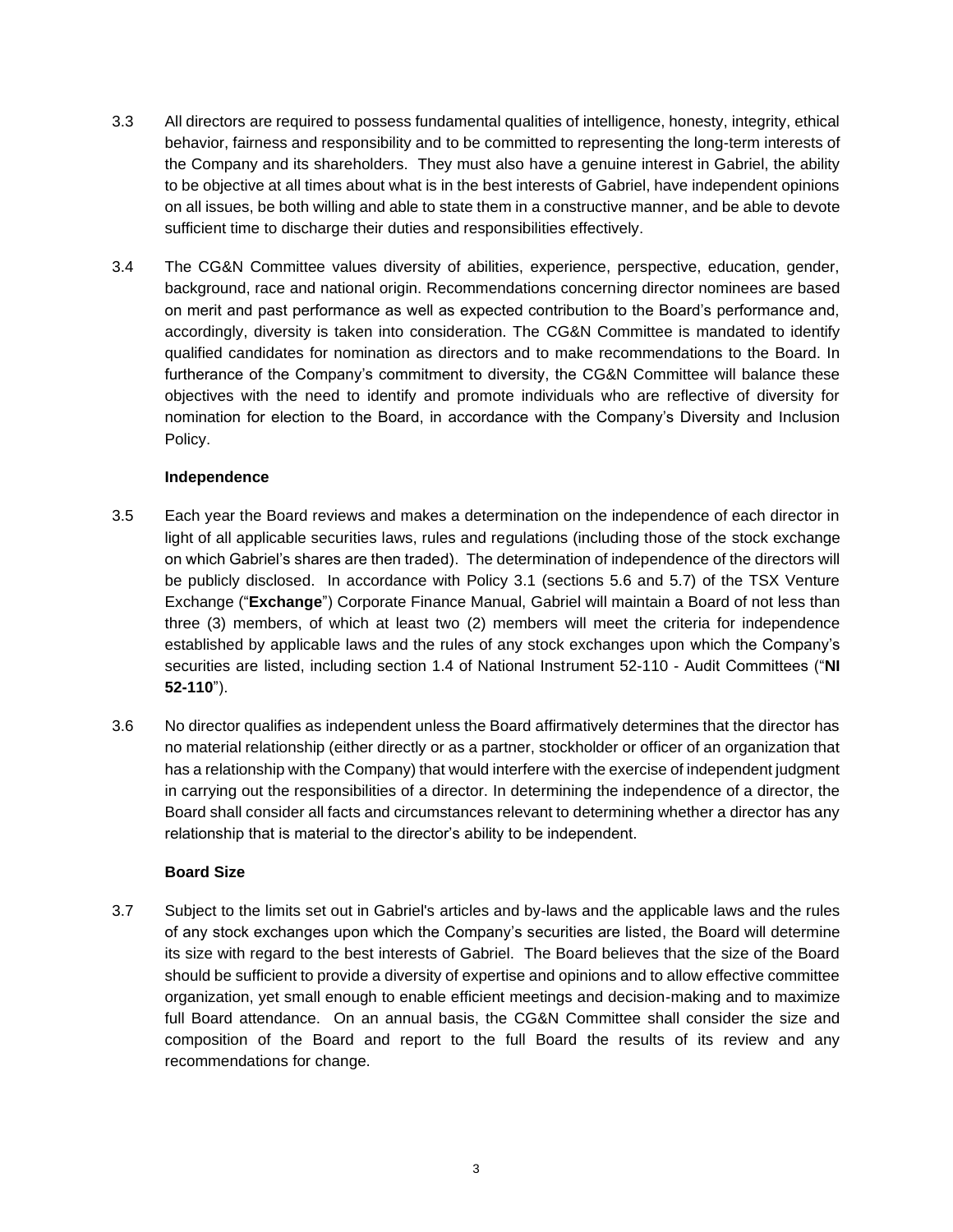### **Election by Shareholders**

3.8 The members of the Board will be elected each year by the shareholders of Gabriel at the annual general meeting of shareholders. The Board will propose a slate of nominees to the shareholders for election to the Board at each such meeting, providing shareholders the opportunity to vote for or withhold on each director. Between annual general meetings of shareholders, the Board may appoint directors to serve until the next such meeting in accordance with Gabriel's articles and bylaws.

# **Majority Vote Policy**

3.9 If the votes "for" the election of a director nominee at a meeting of shareholders are fewer than the number voted "withhold", the nominee will submit his or her resignation to the CG&N Committee for consideration promptly following the meeting of shareholders. This policy applies only to uncontested elections, meaning elections where the number of nominees for directors is equal to the number of directors to be elected. The CG&N Committee shall consider the resignation and shall provide a recommendation to the Board. The Board will consider the recommendation of the CG&N Committee and determine whether to accept the resignation within 90 days of the applicable meeting of shareholders. A news release will be issued by Gabriel announcing the Board's determination, and filed with the relevant securities commissions as well as the Exchange. The Board will accept the resignation absent exceptional circumstances. If the Board does not accept the resignation, the news release will fully state the reasons for the decision. A director who tenders his or her resignation will not participate in any meetings to consider whether the resignation shall be accepted.

### **Selection of Chair of the Board**

3.10 The Chair of the Board will be appointed by the Board after considering the recommendation of the CG&N Committee. The Board has adopted and will periodically review the position description for the Chair of the Board. The Board has a preference for an independent, non-executive Chair of the Board, but will consider exceptions when that would be in the best interests of Gabriel.

### **Lead Director**

3.11 The role of the lead director will normally be filled by the non-executive Chair of the Board. At any time when the Chair of the Board is not independent, the independent directors will consider selecting an independent director to carry out the functions of a lead director. This person will Chair regular meetings of the independent directors and assume other responsibilities which the independent directors as a whole have designated.

# **Tenure of Directors**

3.12 The Board has determined that it should not establish director term or age limits. The Board is of the view that the effect of term or age limits could result in the loss of well qualified, contributing directors who have been able to develop, over a period of time, significant insight into Gabriel and its operations and an institutional memory that benefits the Board as well as Management. As an alternative to term or age limits, the CG&N Committee will review each director's continuation on the Board annually. This will allow each director the opportunity to confirm his or her desire to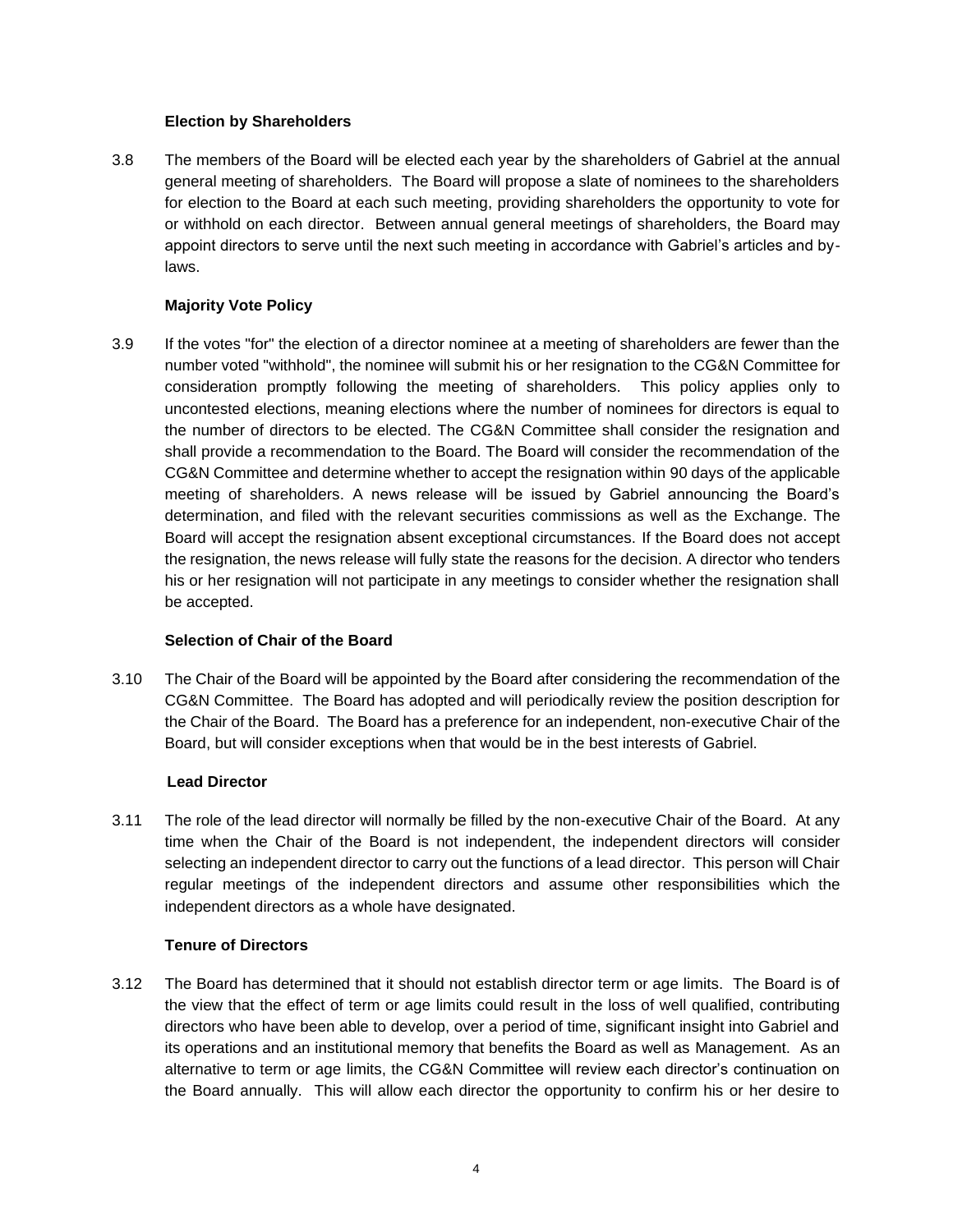continue as a member of the Board and allow Gabriel to replace directors where, upon recommendation of the CG&N Committee, the Board makes a determination in respect of changes to the composition of the Board.

## 4. **BOARD COMMITTEES**

- 4.1 There are currently three standing Committees of the Board: (i) the Audit Committee; (ii) the CG&N Committee; and (iii) the Compensation Committee. From time to time, the Board may designate ad hoc Committees and establish additional standing Committees, as it deems appropriate, in conformity with the Company's bylaws.
- 4.2 Each standing Committee shall have the authority and responsibilities delineated in the Company's bylaws, the resolutions establishing them and any applicable Committee charter approved by the Board. The Board of Directors shall have the authority to disband any ad hoc or standing Committee when it deems it appropriate to do so, provided that the Company shall at all times have an Audit Committee and such other Committees as may be required by applicable law or the applicable listing standards of any stock exchange on which the Company is listed.

### **Committee Charters and Responsibilities**

- 4.3 The Board has approved a written charter for each standing Committee setting forth its purpose, authority, duties and responsibilities. At the Board's discretion, Committee charters will be publicly disclosed.
- 4.4 The responsibilities of the Audit Committee will include assisting the Board in fulfilling its oversight responsibilities with respect to:
	- (a) financial reporting and disclosure requirements;
	- (b) ensuring that an effective risk management and financial control framework has been implemented by Management of Gabriel; and
	- (c) external and internal audit processes.
- 4.5 The responsibilities of the CG&N Committee will include assisting the Board in fulfilling its oversight responsibilities with respect to:
	- (a) identifying individuals qualified to be nominated as members of the Board, and to recommend to the Board candidates for election or re-election as directors;
	- (b) evaluating the performance and effectiveness of the Board and the structure and composition of Board committees;
	- (c) considering issues and reporting to the Board with respect to corporate governance matters; and
	- (d) reviewing and assessing the Company's governance policies in light of Canadian National Instrument 58-101 Disclosure of Corporate Governance Practices, Canadian National Policy 58-201 Corporate Governance Guidelines, and the corporate governance guidelines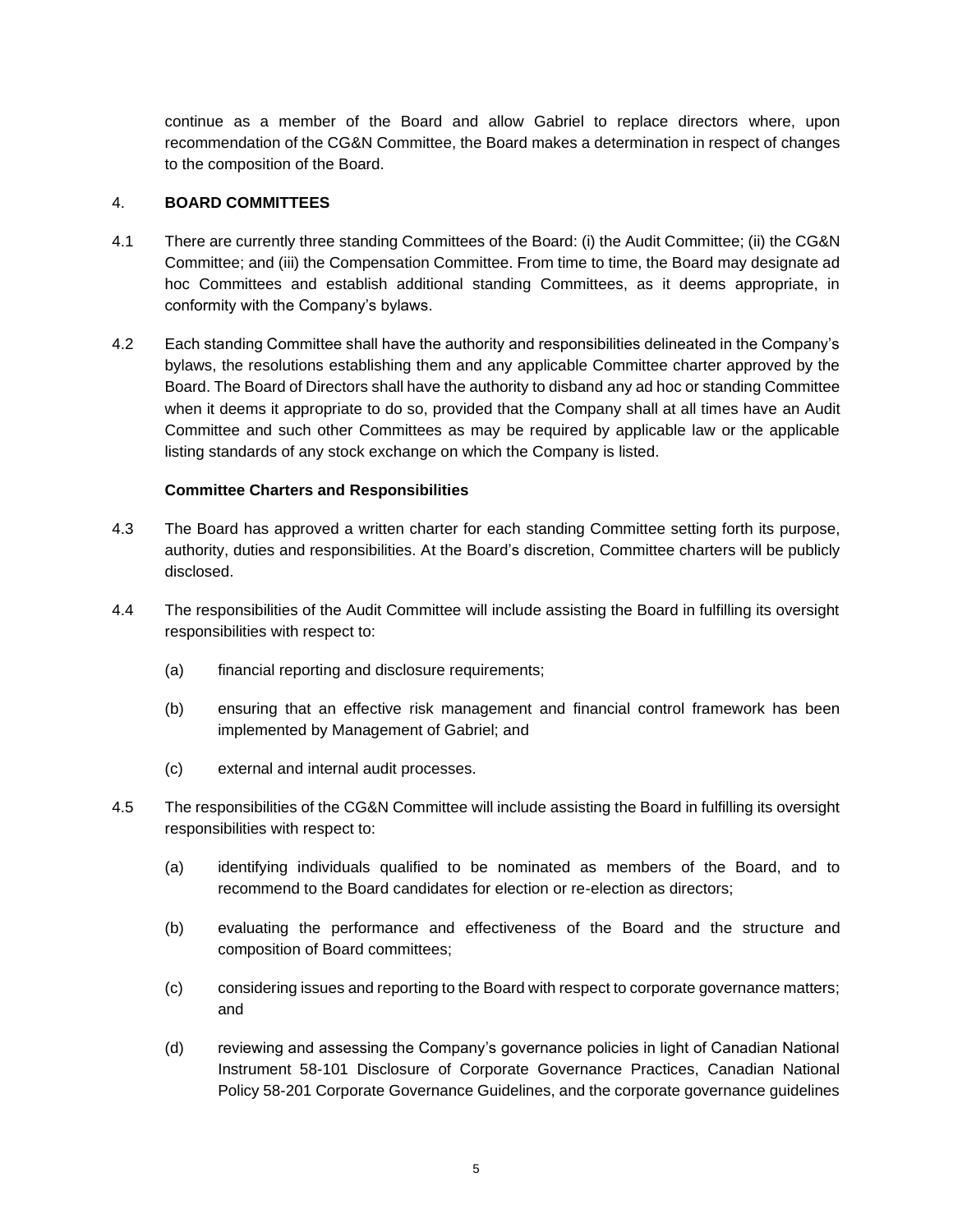published by the Toronto Stock Exchange or Exchange (as applicable), and other applicable laws.

- 4.6 The responsibilities of the Compensation Committee will include assisting the Board in fulfilling its oversight responsibilities with respect to:
	- (a) the establishment and administration of the Company's key human resources and compensation policies, including all incentive and equity based compensation plans or structures as are adopted by the Company from time to time;
	- (b) the performance evaluation of the CEO, and determination of the compensation for the CEO, and other Senior Executives;
	- (c) the establishment and administration of policies and procedures designed to identify and mitigate risks associated with the Company's compensation policies and practices;
	- (d) succession planning, including the appointment, training and evaluation of the Senior Executives; and
	- (e) the compensation of members of the Board.

### **Membership of Committees**

- 4.7 The Board has determined that all members of the Audit Committee, and a majority of members of each of the CG&N Committee and the Compensation Committee, will meet the criteria for independence established by applicable laws and the rules of any stock exchanges upon which the Company's securities are listed, including section 1.4 of NI 52-110.
- 4.8 In addition, all members of the Audit Committee will be financially literate and, if required by applicable laws, rules and regulations, at least one member will be a financial expert. Membership and independence of all Committee members will be publicly disclosed.
- 4.9 After receipt of recommendations from the CG&N Committee, the Board will appoint the members of the Committees annually, and as necessary to fill vacancies, and will appoint the Chair of each committee. Members of the committees will hold office at the pleasure of the Board.

### **Committee Meetings**

4.10 The chairs of the various Committees, in consultation with their Committee members, shall determine the frequency and length of Committee meetings. The chair of each Committee, in consultation with appropriate Company officers, will establish the agenda for each Committee meeting. Committee members and other directors may suggest the addition of any matter to the agenda for any Committee meeting upon reasonable notice to the Committee chair. All directors are normally invited, but not required, to attend meetings of Committees of which they are not members, except where the nature of the matters to be considered requires that attendance be limited. To the extent practicable, information regarding matters to be considered at Committee meetings shall be distributed to Committee members a reasonable period of time before such meetings. The chair of each Committee shall report on the activities of the Committee to the Board following Committee meetings.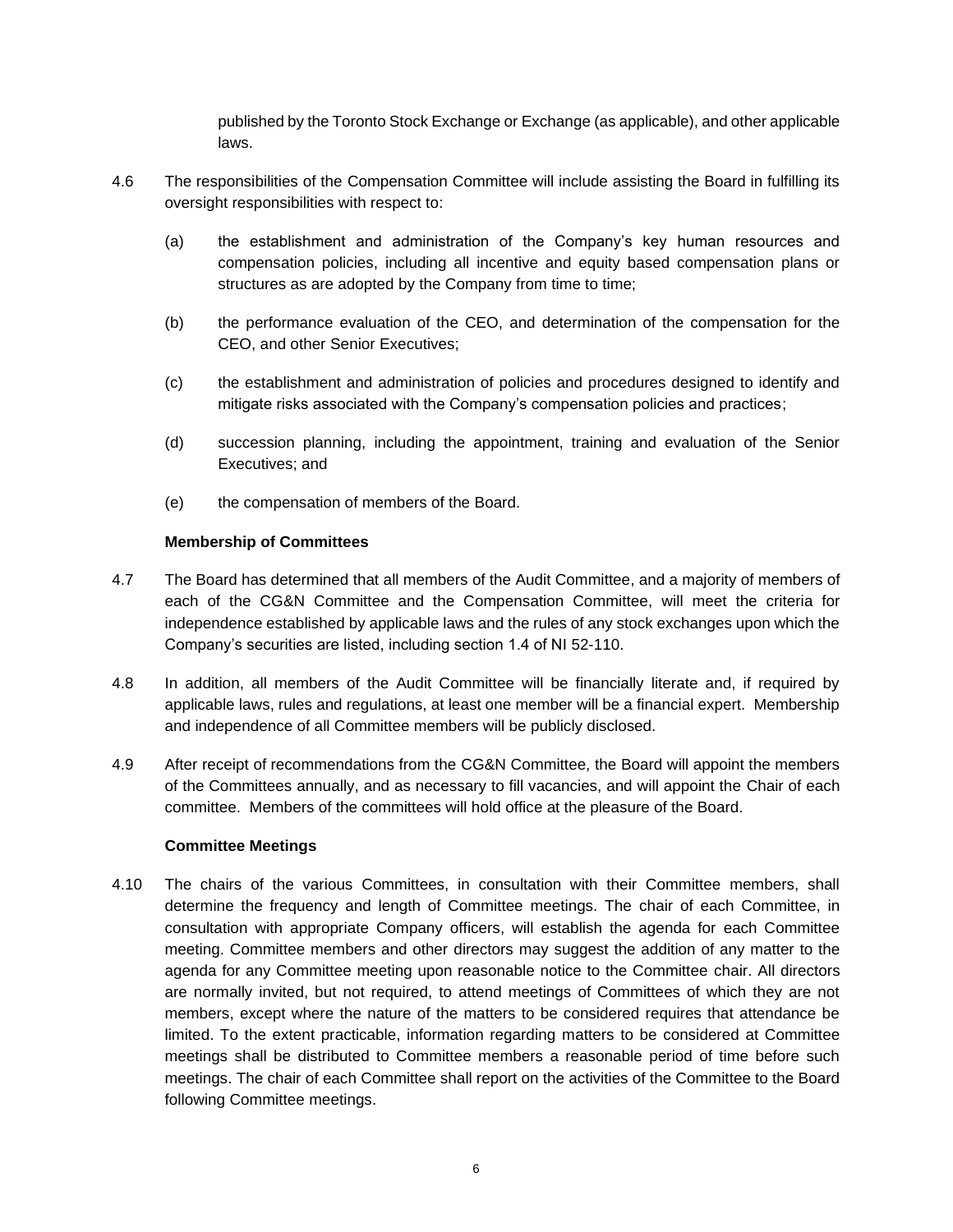#### **Oversight of Committee Functions**

4.11 The purpose of the Committees is to assist the Board in discharging its responsibilities. Notwithstanding the delegation of responsibilities to a Committee, the Board is ultimately responsible for all matters assigned to a Committee for its determination. Except as may be explicitly provided in the charter of a Committee or a resolution of the Board, the role of a Committee is to review and make recommendations to the Board with respect to the approval of matters considered by a Committee.

#### 5. **BOARD AND COMMITTEE MEETINGS & MATERIALS**

#### **Scheduling and Frequency of Meetings**

- 5.1 The Chair of the Board, in consultation with the Corporate Secretary, will establish a schedule for the meetings of the Board and its committees each year, which is approved by the Board. Board and committee meeting dates will be established sufficiently in advance where possible (at least one year if practical) to minimize conflict with other commitments on directors' schedules.
- 5.2 The Board will hold meetings, either in person or by teleconference, a minimum of four times per year, however typically every quarter and adjacent to the annual general meeting of the shareholders. If, during the course of the year, circumstances require Board or committee action or consideration, additional meetings will be called.

#### **Meeting Agendas**

5.3 The Chair of the Board and the CEO, in consultation with the Corporate Secretary, will establish the agenda for each Board meeting. Each director may suggest the inclusion of additional items on the agenda. The Chair of each committee, in consultation with the Chair of the Board, the CEO, and the Corporate Secretary, will establish the agenda for each committee meeting. Any committee member may suggest the inclusion of additional items on the committee agenda.

### **Meeting Materials**

5.4 Board and committee meeting materials will be provided to directors before each Board or committee meeting in sufficient time to ensure adequate opportunity exists for review. If certain material is sensitive or highly confidential in nature, then the material may be distributed at the Board or committee meeting.

### **Participation of Management at Board and Committee Meetings**

5.5 The Board believes there is value in having members of Management attend Board and committee meetings to provide information and presentations regarding the business of Gabriel to assist the directors in their deliberations. The CEO and other executive officers shall attend all meetings of the Board, subject to the discretion of the Board to excuse one or more of these officers from all or portions of any meeting.

### **Meetings of Independent Directors**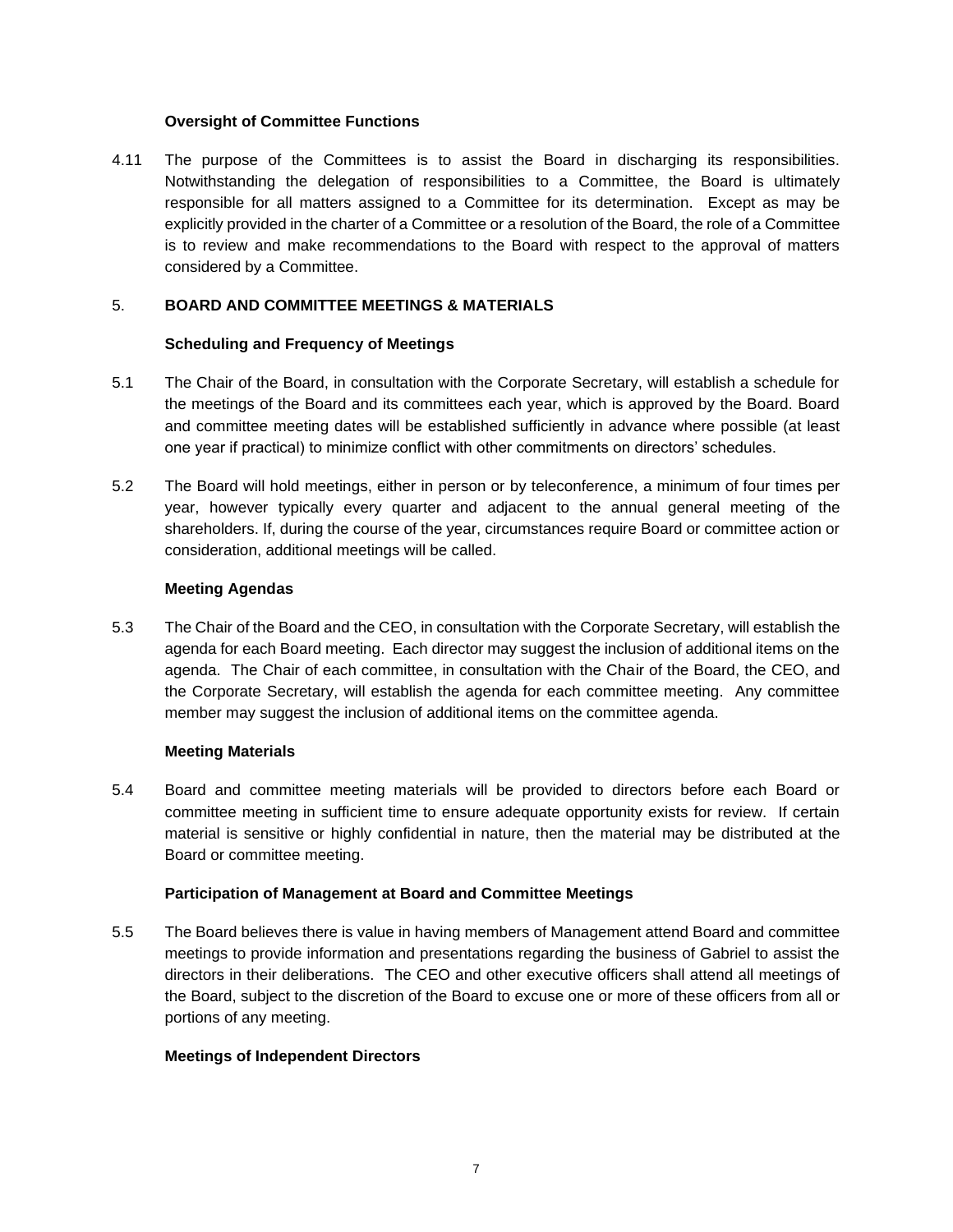5.6 The independent directors of the Board will hold an in camera meeting in conjunction with every regular meeting of the Board.

## **Minutes**

5.7 The Company Secretary shall record minutes of all meetings of the Board and shareholders. In the absence or incapacity of the Company Secretary, the Chair of the Board may designate a director or other officer of the Company to record the minutes of meetings of the Board or shareholders. With respect to any matter, a director voting against a proposal may ask to have his or her dissent recorded in the minutes of the meeting, and the Company Secretary shall do so.

# 6. **NON-EXECUTIVE DIRECTOR COMPENSATION**

### **Non-Executive Director Compensation**

6.1 The Board has determined that the non-executive directors should be compensated in a form and amount that is appropriate and customary for comparative companies, having regard to the nature and size of business at Gabriel and such matters as time commitment, responsibility and trends in director compensation. The Compensation Committee is mandated to review periodically the compensation of the non-executive directors. All compensation paid to non-executive directors will be publicly disclosed.

### **Non-Executive Director Share Ownership**

- 6.2 The Board believes that equity ownership in the Company by non-executive directors is desirable.
- 6.3 While the Board has not established guidelines with respect to minimum share ownership requirements by non-executive directors, the annual director compensation plan adopted by the Board provides that part of the annual compensation for services of the Company's non-executive directors is an annual grant to each non-executive directors of equity awards and, historically a significant portion of total remuneration of non-executive directors is "at risk" and provided in the form of equity instruments.

### **Loans to Directors and Executive Officers**

6.4 Gabriel will not make personal loans to any director or executive officer of the Company, or to immediate family members of any director or executive officer of the Company.

### 7. **THE BOARD'S RELATIONSHIP WITH MANAGEMENT**

7.1 The Board will support and encourage Management in the performance of their duties. Management will make appropriate use of the Board's skills before decisions are made on key issues. The Board has adopted and will periodically review the position description for the CEO.

### **Limits on Management Authority**

7.2 The Board will approve periodic business plans and annual budgets and will also approve general authority guidelines that place limits on Management's ability to approve contractual and financial arrangements and commitments, both in accordance with, and outside, approved budgets. All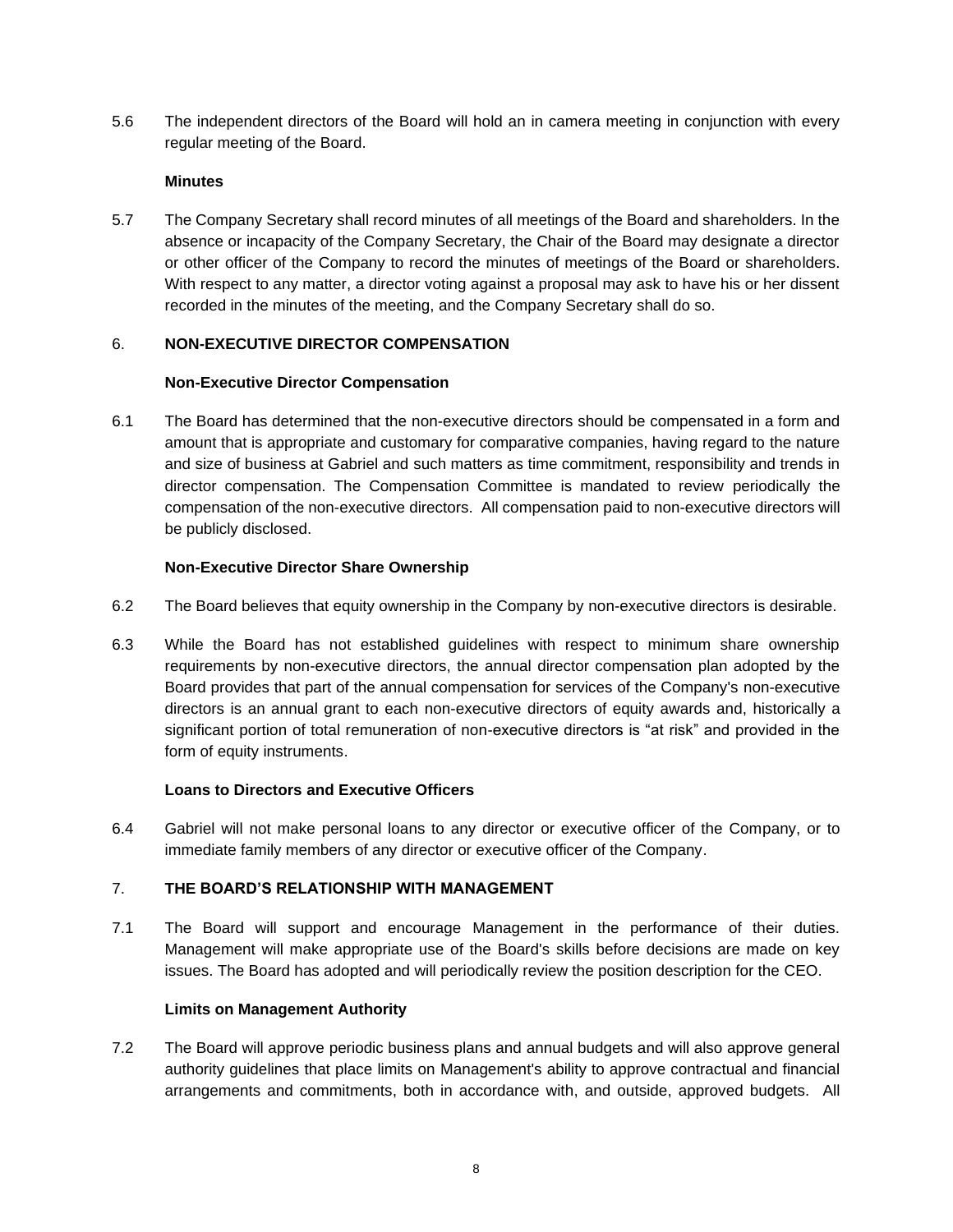transactions, arrangements and commitments outside approved budgets and defined limits will require approval by the Board.

## **Selection of Chief Executive Officer**

7.3 The Board will select the CEO taking into account the needs and best interest of the Company. The Board, in consultation with the CEO, will develop a clear position description for the CEO.

# **Goals and Objectives for Executives**

7.4 The CEO, in consultation with the Compensation Committee, will develop annual corporate and personal goals and objectives for the CEO and other executives for approval by the Board.

# **Evaluation and Compensation of Executives**

- 7.5 The Compensation Committee will conduct an annual review of the performance of the CEO against any goals and objectives which have been established for the CEO and will review, assess and recommend the compensation of the CEO to the Board. The Chair of the Board and the Chair of the Compensation Committee will advise the CEO of the results of the assessment. CEO shall not be present during deliberations or voting on the compensation of the CEO.
- 7.6 On an annual basis the CEO will evaluate the performance of the other executives against any goals and objectives which have been established for such persons and recommend the compensation of such executives to the Compensation Committee for its evaluation and recommendation to the Board.
- 7.7 The Compensation Committee may employ such compensation consultants as it deems appropriate to advise the Committee regarding the appropriate amounts and forms of executive compensation.

### **Succession Planning**

7.8 The CG&N Committee, will develop a succession plan for the CEO position and for all other executive positions for review and approval by the Board. The succession plan shall be reviewed annually. The succession plan will include plans for succession in the event of emergencies.

### **Director Access**

- 7.9 All directors have, at all reasonable times and on reasonable notice, full and free access to officers and employees and the records and properties of the Company. Any meetings, contacts or property visit that a director wishes to initiate should normally be arranged through the CEO. The directors will use their judgment to ensure that any such contact is not disruptive to the business operations of the Company. All written communications from directors to officers and employees normally will be copied to the CEO or, in the case of accounting and financial matters, to the CEO and the Chief Financial Officer.
- 7.10 Individual directors are encouraged to make themselves available for consultations with Management outside of Board meetings in order to provide specific advice and counsel on subjects where such directors have special skills, knowledge and experience.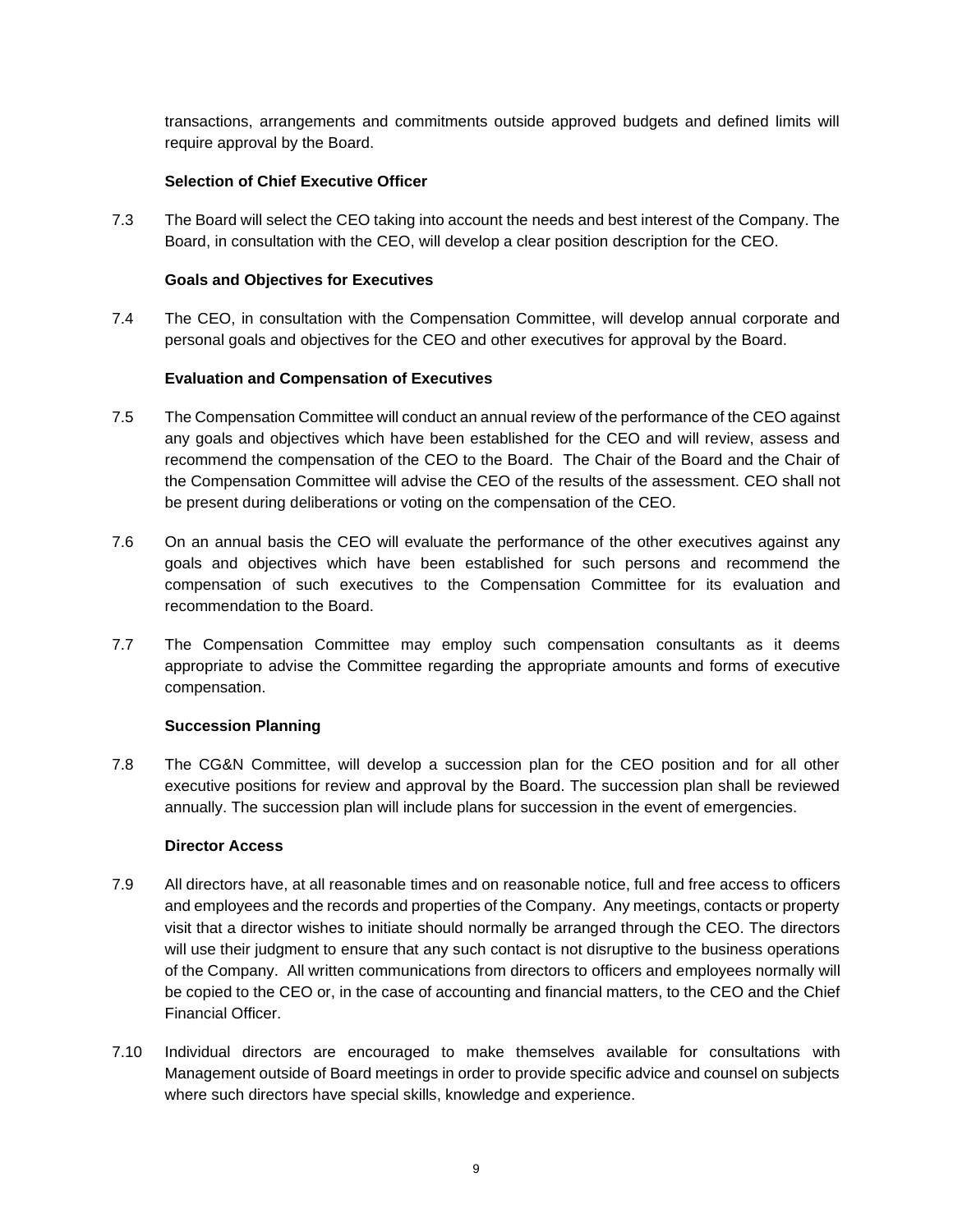## 8. **DIRECTOR RESPONSIBILITIES & PERFORMANCE**

#### **Director Responsibilities**

8.1 Directors are expected to use their skill and experience to provide oversight of the business and affairs of Gabriel. Directors have a statutory duty to act honestly and in good faith with a view to the best interests of Gabriel and to exercise the care, diligence and skill that a reasonably prudent person would in comparable circumstances.

### **Attendance at Meetings**

8.2 Directors are expected to attend all Board meetings and meetings of committees of which they are members, either in person or by conference call, absent extenuating circumstances. A director will notify the Chair of the Board or of a committee or the Corporate Secretary if the director will not be able to attend or participate in a meeting. Gabriel will publicly disclose the directors' attendance record on an annual basis. All directors are invited, but not required, to attend meetings of committees of which they are not members.

#### **Board and Committee Meeting Materials**

8.3 Directors are expected to review and be familiar with Board and committee meeting materials which have been provided in sufficient time for review prior to a meeting.

#### **Outside Advisors for Individual Directors**

8.4 Any director who wishes to engage an independent advisor to assist on matters involving the discharge of his duties and responsibilities as a director at the expense of Gabriel should review the request with, and obtain the authorization of, the Chair of the Board or the CG&N Committee.

### **Assessment of Board and Committee Performance**

8.5 The CG&N Committee is mandated to undertake an annual assessment of the overall performance and effectiveness of the Board and each committee of the Board and report on such assessments to the Board. The purpose of the assessments is to ensure the continued effectiveness of the Board in discharging its duties and responsibilities and to contribute to a process of continuing improvement. Board members are required to complete annual self-assessment reports, and are polled regarding the performance of the other directors, which are reviewed by the CG&N and its Chair respectively to ensure that the Board as a whole has the appropriate mix of skills and competence and to assist in placing Board members on committees where their expertise can best be utilized and also to identify skills and experience gaps important in identifying any new nominees to the Board.

#### **Conflicts of Interest**

8.6 Each director has a legal responsibility to disclose all actual or potential conflicts of interest and generally to abstain from voting on matters in which the director has an interest, and to recuse himself or herself from any discussion or decision on any matter in which he or she is precluded from voting as a result of a conflict or which otherwise affects his or her personal, business or professional interests.